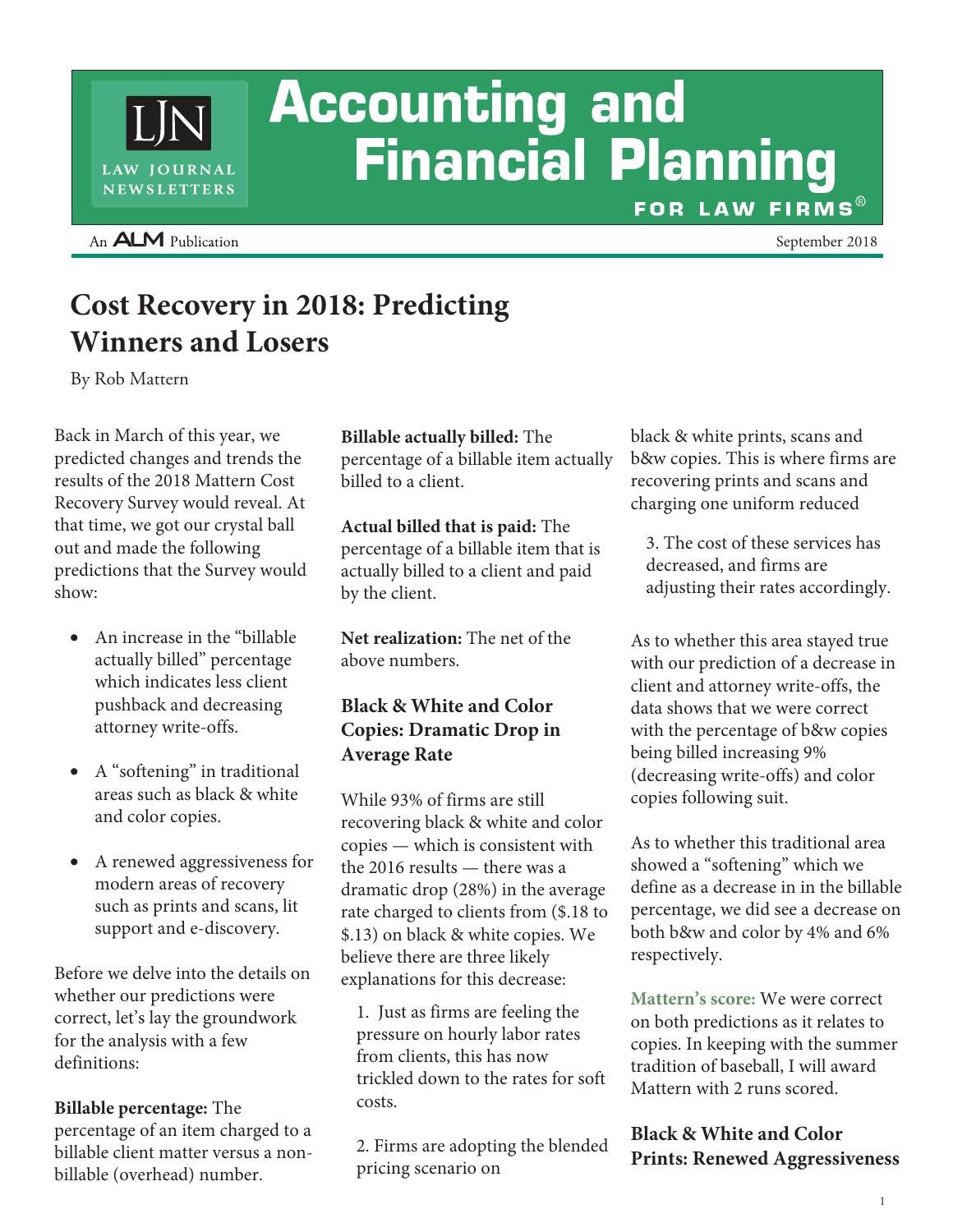In 2016, 61% of firms were recovering b&w prints and color prints. In 2018, the percentage of firms recovering b&w prints decreased to 53% and the percentage remained the same for color. We predicted in our earlier article, that both these numbers would increase.

Both b&w and color prints showed an increase in net realization of 10% which is huge with the majority of the increase coming from the "Billable actually billed" category. This increase puts both types of prints (b&w and color) in the low 40% net realization range which is higher than b&w and color copies.

What does this mean: Consistent with our prediction of the renewed aggressiveness for the modern areas of prints and scans, coupled with the healthy "Billable actually Paid" percentage of 88%, along with the "softening" of the copies, means that prints are the new keystone of your cost recovery strategy.

While 53% of firms are recovering prints, what does that mean to the other 47% that don't? As we have stated over the last three surveys, firms must get on the print and scan bandwagon or consider abandoning cost recovery since the recovery will not cover the costs of management and maintenance of the system and the eventual forfeiture of this recovery stream.

**Mattern's score:** We missed the mark on these which puts the score at 2-2.

#### **A Sidebar on Rates**

Interesting to note, in the five basic

categories (b&w and color copies, b&w and color prints and scans) on which we base some of our metrics, the average decrease in rates was 12% with b&w copy and print leading the way. As stated above, we feel this due to the overall pressure on rates, decreasing cost of back office services and the blending of copies, prints and scans into one standard rate.

#### **Scanning**

The average number of firms recovering for scans increased to 40% from 37%, slightly less than a 10% increase which corresponds to our pre-survey predictions. Billable percentage remains steady at 54% however we see downward pressure on the percentage of "Billable actually billed" and "Billable actually paid." We believe this is due to the relative newness of scan recovery and the reluctance of Attorneys to recover and clients to pay.

**Mattern's score:** We will take this as a base run, leaving our score at 3 runs, 2 misses.

### **Legal Research: Some Comeback**

There are misses and there are misses. This is was a miss. We predicted that the net realization of legal research will continue to decrease in 2018 on its way to sub-20%. Remarkably, net realization increased to 37% from 25% in 2018 — a remarkable 12% increase. Coupled with 83% of firms still recovering, it just shows that legal research is still a viable recovery vehicle if the recovery rate is justifiable.

# **Hard Costs: Still the Way to Go?**

Yes, and yes again. Seventy-five percent of firms recover, with a net realization of 85%, which hit our prediction right on the nose. As Mattern has stated previously, the hard cost recovery model is an excellent way to recover both onsite and offsite third party and internal costs due to the fact they meet little resistance both internally and externally.

**Mattern's score:** 4 runs, 3 misses. Looking favorable as we head into Litigation support/eDiscovery.

# **Litigation Support/e-Discovery: Firms Stepping Up**

As we discussed back in March, the practice of not recovering these costs is becoming untenable for many firms due to the rising volume and associated expense. In addition, the use of the billable hour recovery model — where firms try to recover data storage and transaction costs through the hourly rate for litigation support personnel — is increasingly inadequate.

The data from the 2018 survey shows that firms are stepping up to the plate and recovering these costs, especially data storage with a surprisingly increase in the per gigabyte recovery rate.

**Mattern's final score:** 5 runs, 3 misses. Close but a comfortable win.

#### **The Real Winners**

The real winners in this process are the firms that leverage data to formulate a cost recovery strategy 2